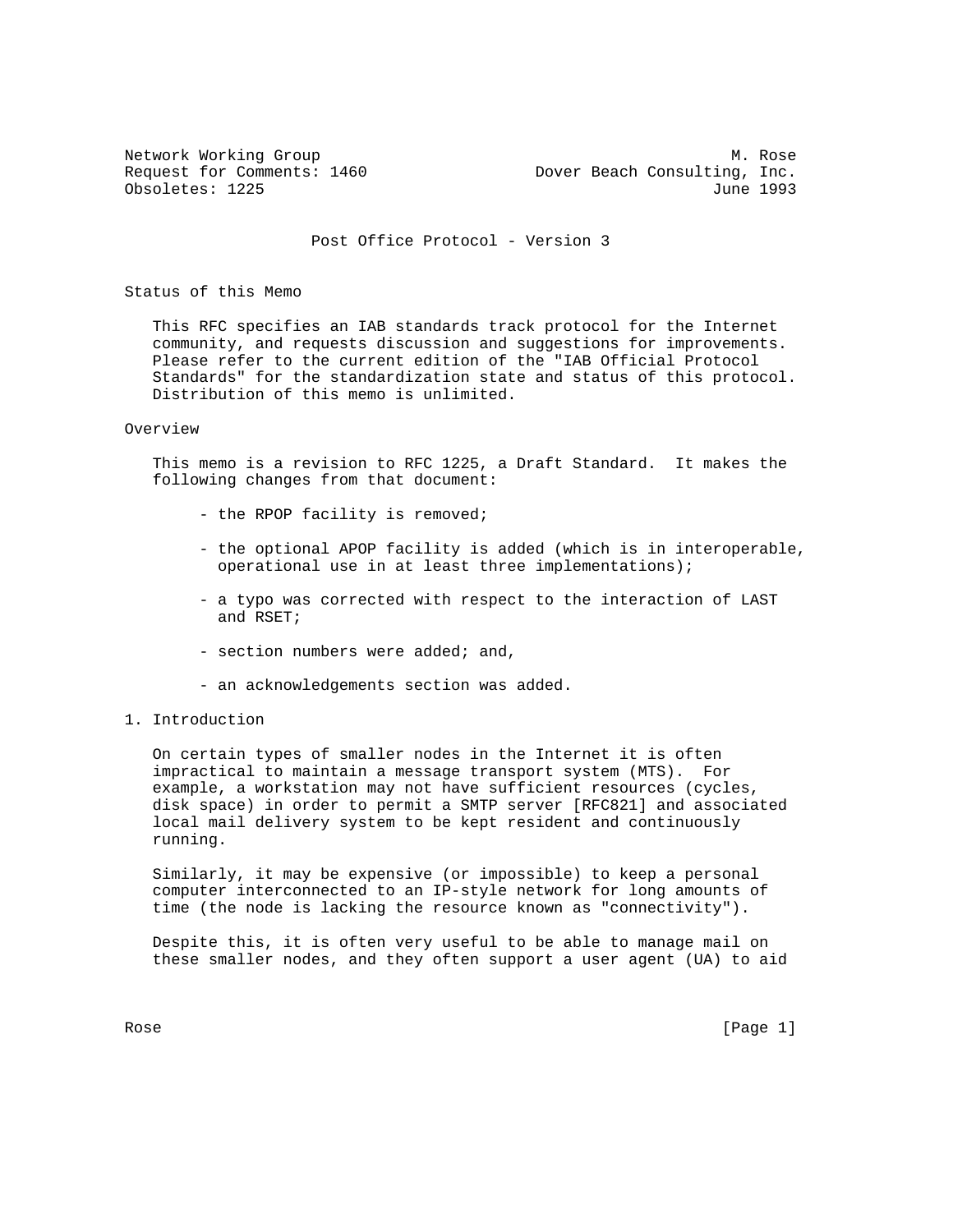the tasks of mail handling. To solve this problem, a node which can support an MTS entity offers a maildrop service to these less endowed nodes. The Post Office Protocol - Version 3 (POP3) is intended to permit a workstation to dynamically access a maildrop on a server host in a useful fashion. Usually, this means that the POP3 is used to allow a workstation to retrieve mail that the server is holding for it.

 For the remainder of this memo, the term "client host" refers to a host making use of the POP3 service, while the term "server host" refers to a host which offers the POP3 service.

2. A Short Digression

 This memo does not specify how a client host enters mail into the transport system, although a method consistent with the philosophy of this memo is presented here:

 When the user agent on a client host wishes to enter a message into the transport system, it establishes an SMTP connection to its relay host (this relay host could be, but need not be, the POP3 server host for the client host).

 If this method is followed, then the client host appears to the MTS as a user agent, and should NOT be regarded as a "trusted" MTS entity in any sense whatsoever. This concept, along with the role of the POP3 as a part of a split-UA model is discussed later in this memo.

3. Basic Operation

 Initially, the server host starts the POP3 service by listening on TCP port 110. When a client host wishes to make use of the service, it establishes a TCP connection with the server host. When the connection is established, the POP3 server sends a greeting. The client and POP3 server then exchange commands and responses (respectively) until the connection is closed or aborted.

 Commands in the POP3 consist of a keyword possibly followed by an argument. All commands are terminated by a CRLF pair.

 Responses in the POP3 consist of a success indicator and a keyword possibly followed by additional information. All responses are terminated by a CRLF pair. There are currently two success indicators: positive ("+OK") and negative ("-ERR").

 Responses to certain commands are multi-line. In these cases, which are clearly indicated below, after sending the first line of the response and a CRLF, any additional lines are sent, each terminated

Rose [Page 2]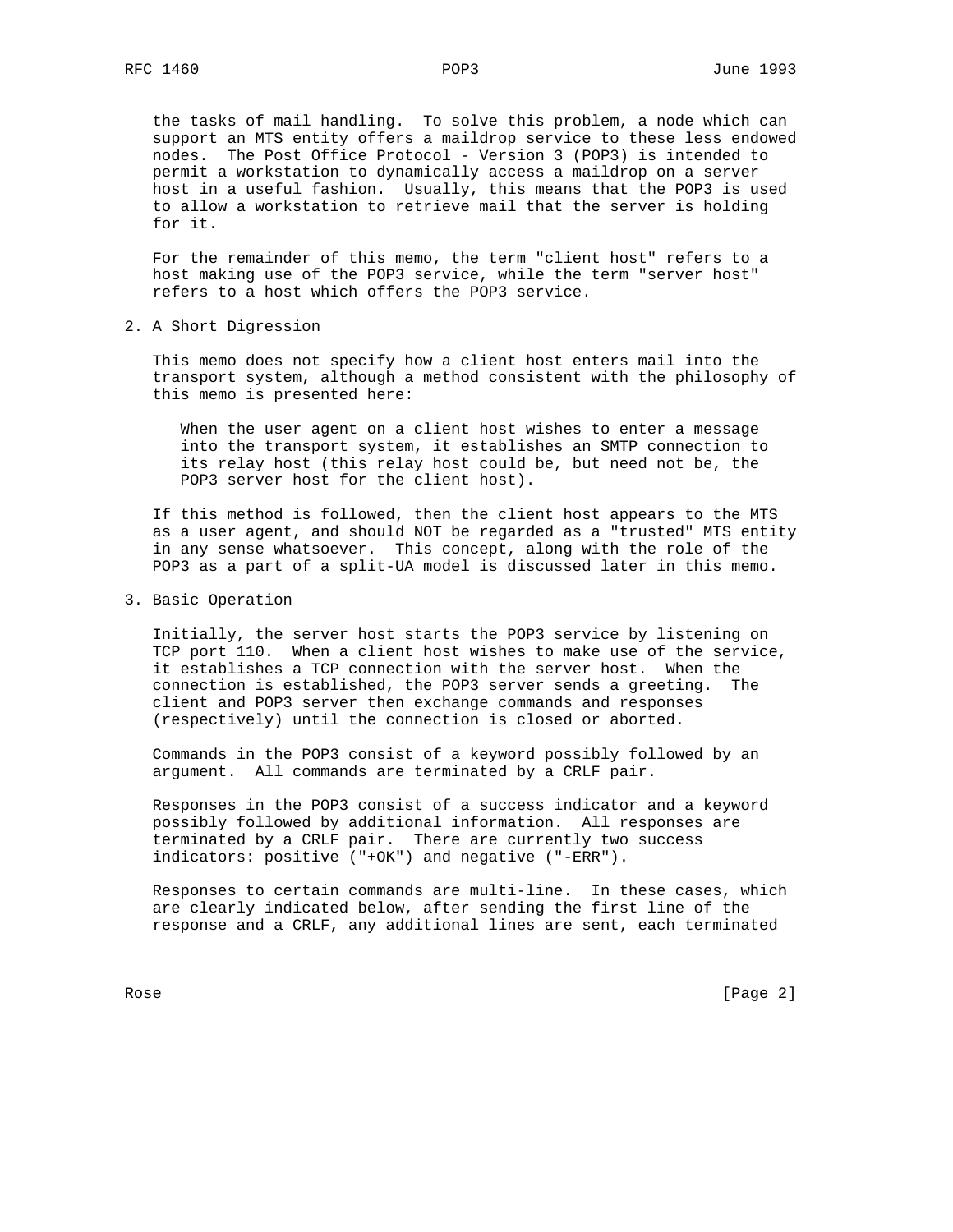by a CRLF pair. When all lines of the response have been sent, a final line is sent, consisting of a termination octet (decimal code 046, ".") and a CRLF pair. If any line of the multi-line response begins with the termination octet, the line is "byte-stuffed" by pre-pending the termination octet to that line of the response.

 Hence a multi-line response is terminated with the five octets "CRLF.CRLF". When examining a multi-line response, the client checks to see if the line begins with the termination octet. If so and if octets other than CRLF follow, the the first octet of the line (the termination octet) is stripped away. If so and if CRLF immediately follows the termination character, then the response from the POP server is ended and the line containing ".CRLF" is not considered part of the multi-line response.

 A POP3 session progresses through a number of states during its lifetime. Once the TCP connection has been opened and the POP3 server has sent the greeting, the session enters the AUTHORIZATION state. In this state, the client must identify itself to the POP3 server. Once the client has successfully done this, the server acquires resources associated with the client's maildrop, and the session enters the TRANSACTION state. In this state, the client requests actions on the part of the POP3 server. When the client has finished its transactions, the session enters the UPDATE state. In this state, the POP3 server releases any resources acquired during the TRANSACTION state and says goodbye. The TCP connection is then closed.

4. The AUTHORIZATION State

 Once the TCP connection has been opened by a POP3 client, the POP3 server issues a one line greeting. This can be any string terminated by CRLF. An example might be:

S. +OK POP3 server ready

 Note that this greeting is a POP3 reply. The POP3 server should always give a positive response as the greeting.

 The POP3 session is now in the AUTHORIZATION state. The client must now issue the USER command. If the POP3 server responds with a positive success indicator ("+OK"), then the client may issue either the PASS command to complete the authorization, or the QUIT command to terminate the POP3 session. If the POP3 server responds with a negative success indicator ("-ERR") to the USER command, then the client may either issue a new USER command or may issue the QUIT command.

Rose [Page 3]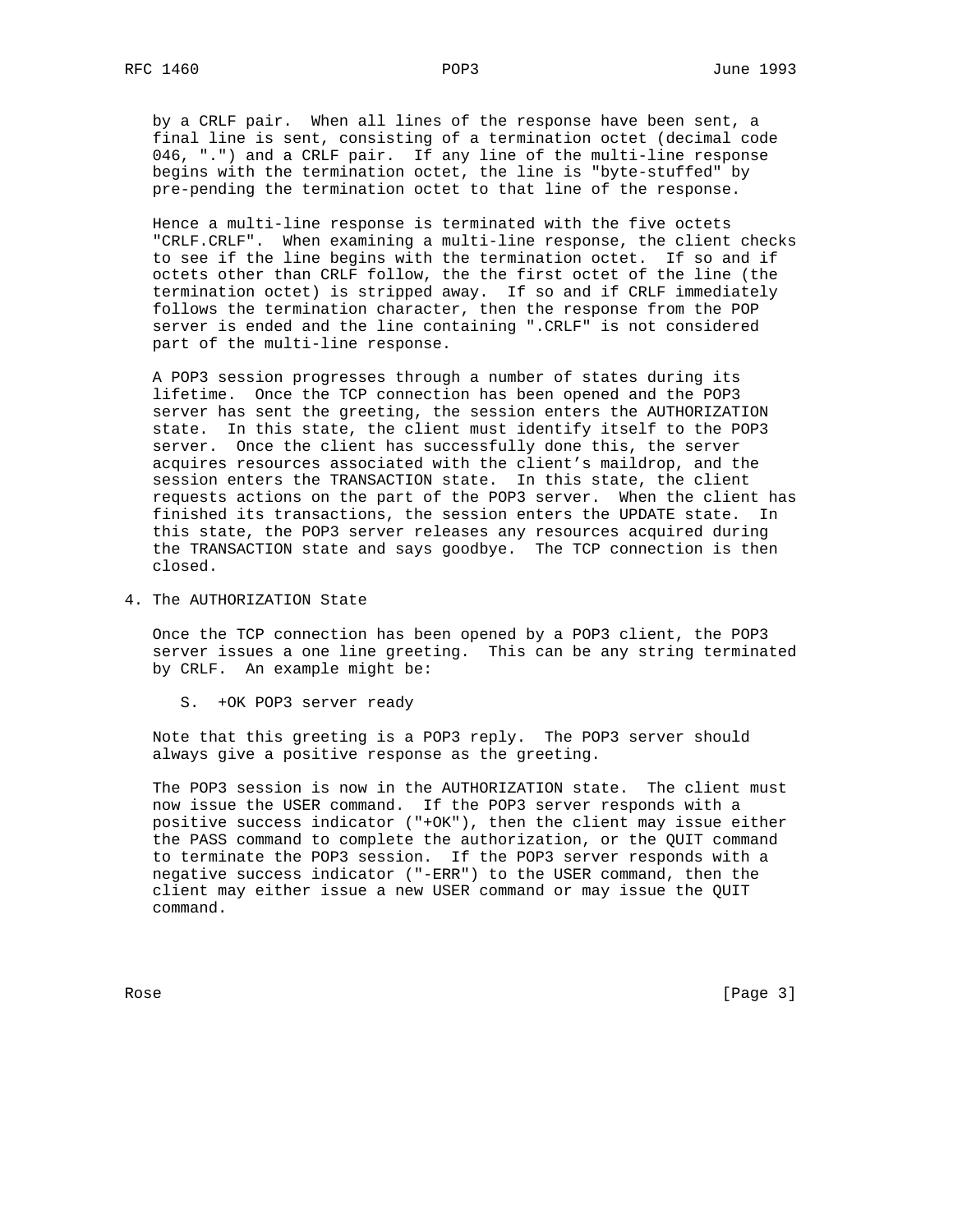When the client issues the PASS command, the POP3 server uses the argument pair from the USER and PASS commands to determine if the client should be given access to the appropriate maildrop. If so, the POP3 server then acquires an exclusive-access lock on the maildrop. If the lock is successfully acquired, the POP3 server parses the maildrop into individual messages (read note below), determines the last message (if any) present in the maildrop that was referenced by the RETR command, and responds with a positive success indicator. The POP3 session now enters the TRANSACTION state. If the lock can not be acquired or the client should is denied access to the appropriate maildrop or the maildrop can't be parsed for some reason, the POP3 server responds with a negative success indicator. (If a lock was acquired but the POP3 server intends to respond with a negative success indicator, the POP3 server must release the lock prior to rejecting the command.) At this point, the client may either issue a new USER command and start again, or the client may issue the QUIT command.

> NOTE: Minimal implementations of the POP3 need only be able to break a maildrop into its component messages; they need NOT be able to parse individual messages. More advanced implementations may wish to have this capability, for reasons discussed later.

 After the POP3 server has parsed the maildrop into individual messages, it assigns a message-id to each message, and notes the size of the message in octets. The first message in the maildrop is assigned a message-id of "1", the second is assigned "2", and so on, so that the n'th message in a maildrop is assigned a message-id of "n". In POP3 commands and responses, all message-id's and message sizes are expressed in base-10 (i.e., decimal).

 It sets the "highest number accessed" to be that of the last message referenced by the RETR command.

Here are summaries for the three POP3 commands discussed thus far:

 USER name Arguments: a server specific user-id (required) Restrictions: may only be given in the AUTHORIZATION state after the POP3 greeting or after an unsuccessful USER or PASS command Possible Responses: +OK name is welcome here -ERR never heard of name Examples: C: USER mrose S: +OK mrose is a real hoopy frood

Rose [Page 4] [Page 4] [Page 4] [Page 4] [Page 4] [Page 4] [Page 4] [Page 4] [Page 4] [Page 4] [Page 4] [Page 4] [Page 4] [Page 4] [Page 4] [Page 4] [Page 4] [Page 4] [Page 4] [Page 4] [Page 4] [Page 4] [Page 4] [Page 4] [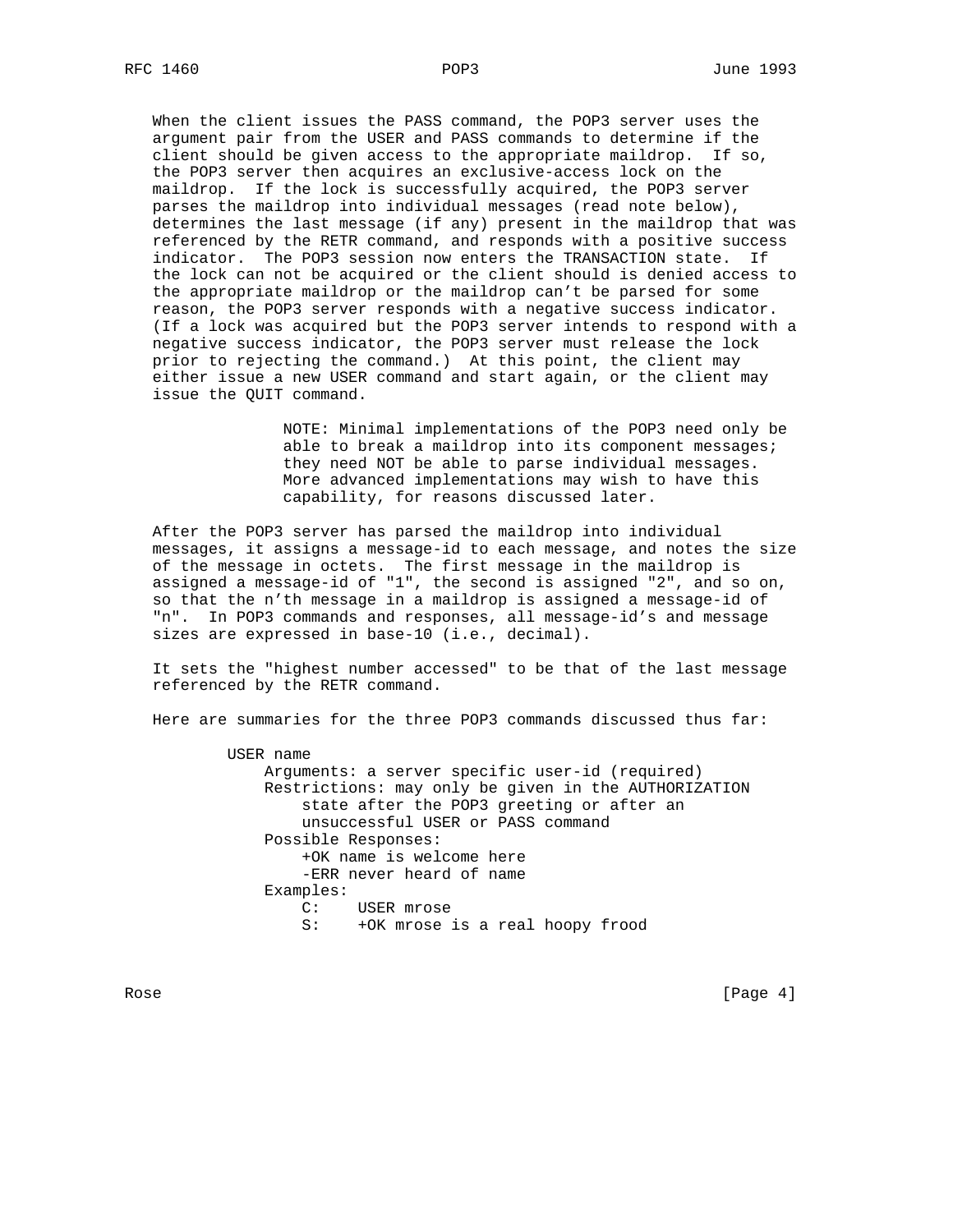... C: USER frated S: -ERR sorry, frated doesn't get his mail here PASS string Arguments: a server/user-id specific password (required) Restrictions: may only be given in the AUTHORIZATION state after a successful USER command Possible Responses: +OK maildrop locked and ready -ERR invalid password -ERR unable to lock maildrop Examples: C: USER mrose S: +OK mrose is a real hoopy frood C: PASS secret S: +OK mrose's maildrop has 2 messages (320 octets) ... C: USER mrose S: +OK mrose is a real hoopy frood C: PASS secret S: -ERR unable to lock mrose's maildrop, file already locked QUIT Arguments: none Restrictions: none Possible Responses:  $+OK$  Examples: C: QUIT

S: +OK dewey POP3 server signing off

5. The TRANSACTION State

 Once the client has successfully identified itself to the POP3 server and the POP3 server has locked and burst the appropriate maildrop, the POP3 session is now in the TRANSACTION state. The client may now issue any of the following POP3 commands repeatedly. After each command, the POP3 server issues a response. Eventually, the client issues the QUIT command and the POP3 session enters the UPDATE state.

Here are the POP3 commands valid in the TRANSACTION state:

STAT

 Arguments: none Restrictions: may only be given in the TRANSACTION state.

Rose [Page 5]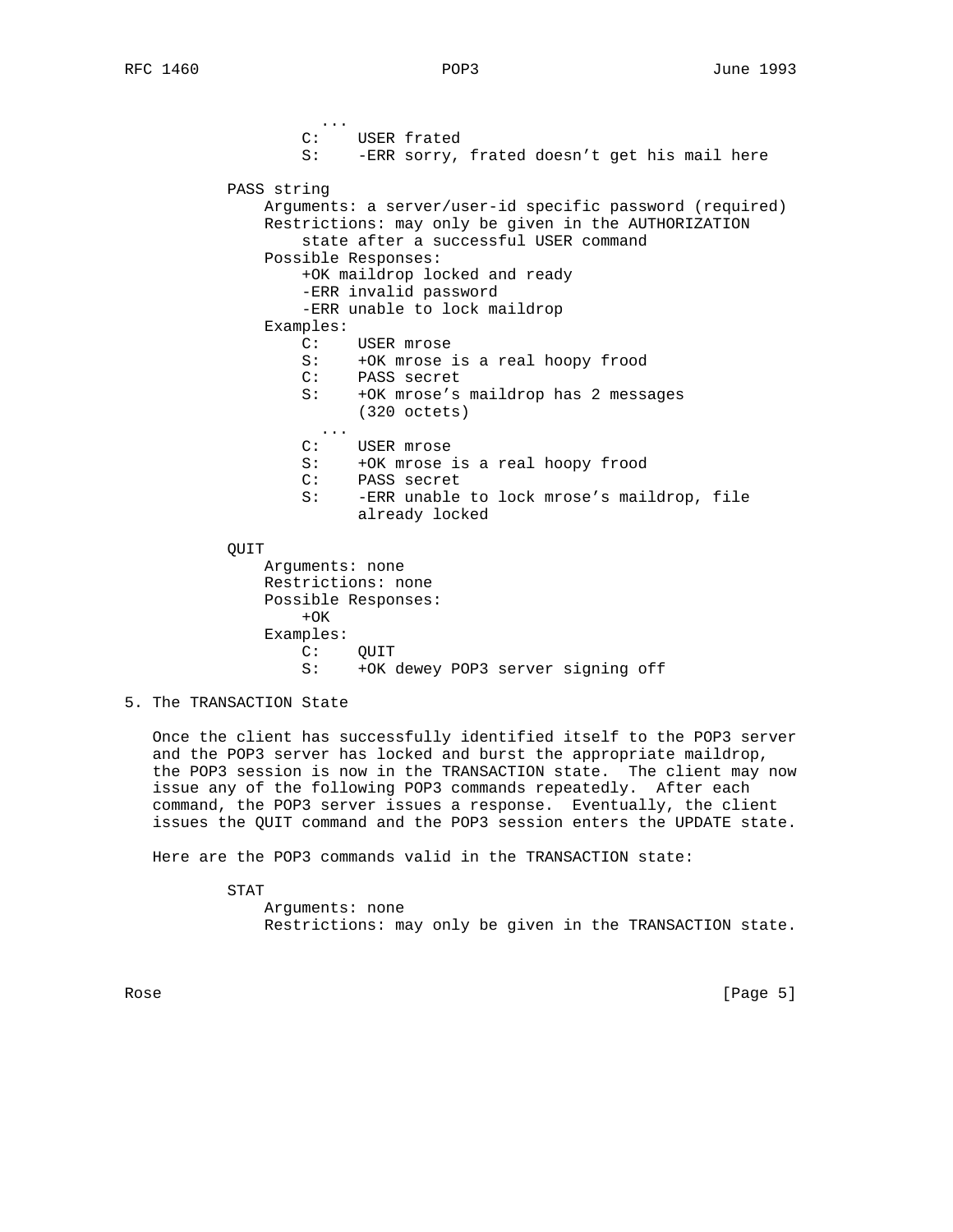Discussion:

 The POP3 server issues a positive response with a line containing information for the maildrop. This line is called a "drop listing" for that maildrop.

 In order to simplify parsing, all POP3 servers are required to use a certain format for drop listings. The first octets present must indicate the number of messages in the maildrop. Following this is the size of the maildrop in octets. This memo makes no requirement on what follows the maildrop size. Minimal implementations should just end that line of the response with a CRLF pair. More advanced implementations may include other information.

 NOTE: This memo STRONGLY discourages implementations from supplying additional information in the drop listing. Other, optional, facilities are discussed later on which permit the client to parse the messages in the maildrop.

 Note that messages marked as deleted are not counted in either total.

 Possible Responses: +OK nn mm Examples:  $C:$  STAT<br>S:  $+OK$ +OK 2 320

LIST [msg]

 Arguments: a message-id (optionally) If a message-id is given, it may NOT refer to a message marked as deleted. Restrictions: may only be given in the TRANSACTION state.

Discussion:

 If an argument was given and the POP3 server issues a positive response with a line containing information for that message. This line is called a "scan listing" for that message.

 If no argument was given and the POP3 server issues a positive response, then the response given is multi-line. After the initial +OK, for each message in the maildrop, the POP3 server responds with a line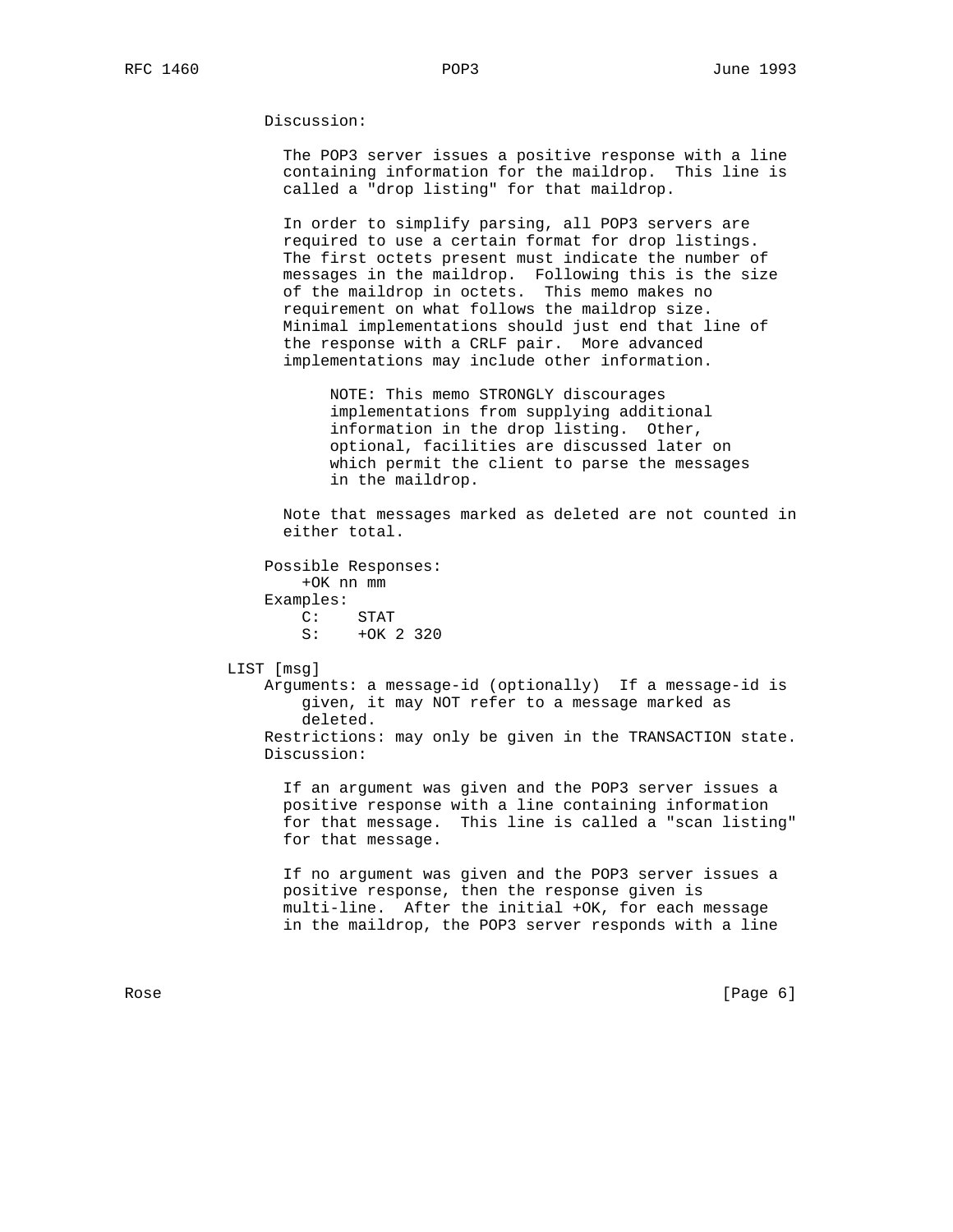containing information for that message. This line is called a "scan listing" for that message.

 In order to simplify parsing, all POP3 servers are required to use a certain format for scan listings. The first octets present must be the message-id of the message. Following the message-id is the size of the message in octets. This memo makes no requirement on what follows the message size in the scan listing. Minimal implementations should just end that line of the response with a CRLF pair. More advanced implementations may include other information, as parsed from the message.

 NOTE: This memo STRONGLY discourages implementations from supplying additional information in the scan listing. Other, optional, facilities are discussed later on which permit the client to parse the messages in the maildrop.

Note that messages marked as deleted are not listed.

 Possible Responses: +OK scan listing follows -ERR no such message Examples: C: LIST S: +OK 2 messages (320 octets) S: 1 120 S: 2 200  $S:$   $\qquad \qquad$  ... C: LIST 2 S: +OK 2 200 ... C: LIST 3 S: -ERR no such message, only 2 messages in maildrop

## RETR msg

 Arguments: a message-id (required) This message-id may NOT refer to a message marked as deleted. Restrictions: may only be given in the TRANSACTION state. Discussion:

 If the POP3 server issues a positive response, then the response given is multi-line. After the initial +OK, the POP3 server sends the message corresponding to the

Rose [Page 7]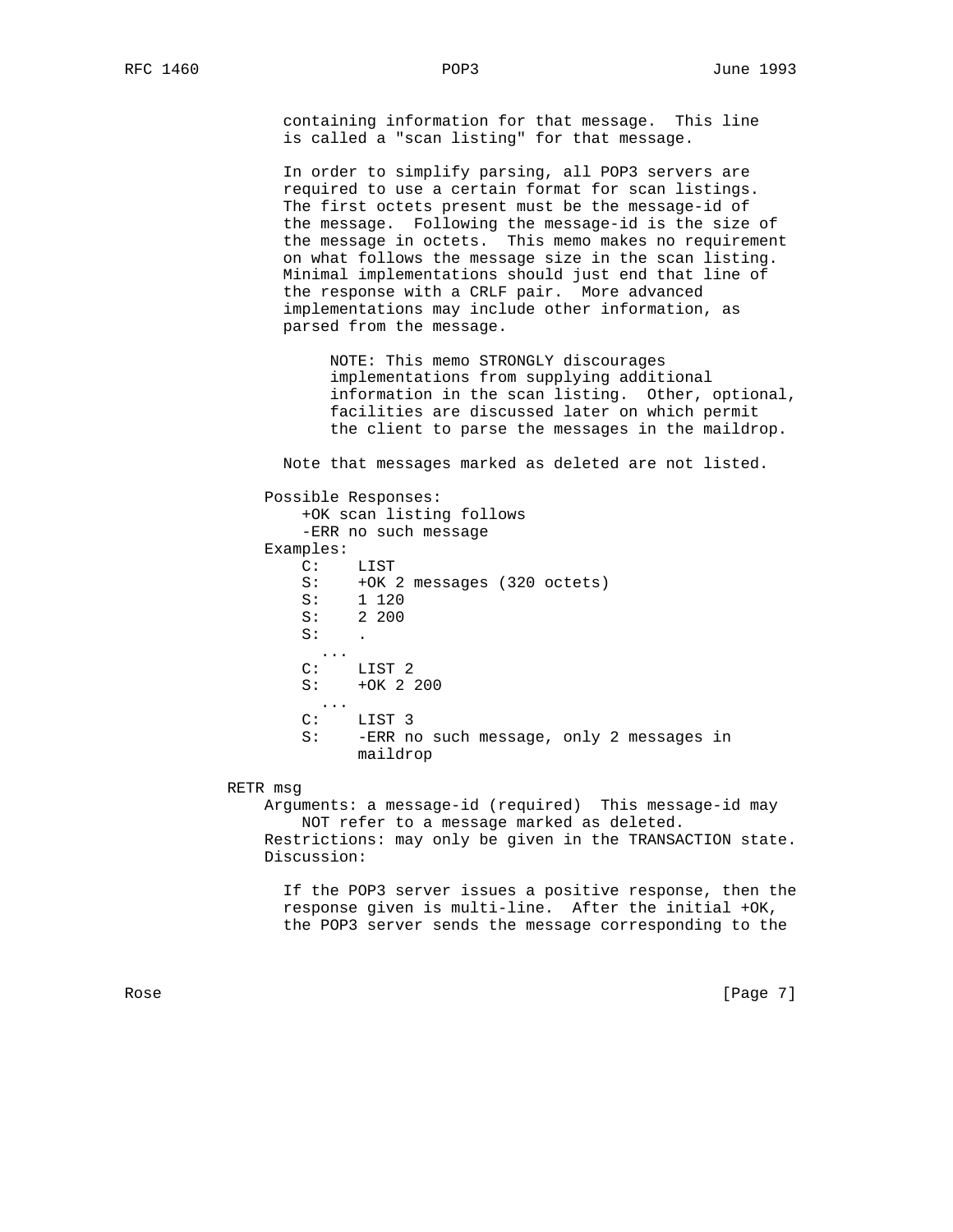given message-id, being careful to byte-stuff the termination character (as with all multi-line responses).

 If the number associated with this message is higher than the "highest number accessed" in the maildrop, the POP3 server updates the "highest number accessed" to the number associated with this message.

Possible Responses:

+OK message follows

-ERR no such message

Examples:

C: RETR 1

- S: +OK 120 octets<br>S: <the POP3 serve
- <the POP3 server sends the entire message here>  $S:$   $\qquad \qquad$

#### DELE msg

 Arguments: a message-id (required) This message-id may NOT refer to a message marked as deleted. Restrictions: may only be given in the TRANSACTION state. Discussion:

 The POP3 server marks the message as deleted. Any future reference to the message-id associated with the message in a POP3 command generates an error. The POP3 server does not actually delete the message until the POP3 session enters the UPDATE state.

 If the number associated with this message is higher than the "highest number accessed" in the maildrop, the POP3 server updates the "highest number accessed" to the number associated with this message.

| Possible Responses:                  |  |
|--------------------------------------|--|
| +OK message deleted                  |  |
| -ERR no such message                 |  |
| Examples:                            |  |
| $\mathcal{C}$ :<br>DELE 1            |  |
| +OK message 1 deleted<br>S:          |  |
| $\cdots$                             |  |
| DELE <sub>2</sub><br>$\cap$ :        |  |
| -ERR message 2 already deleted<br>S: |  |

#### NOOP

 Arguments: none Restrictions: may only be given in the TRANSACTION state.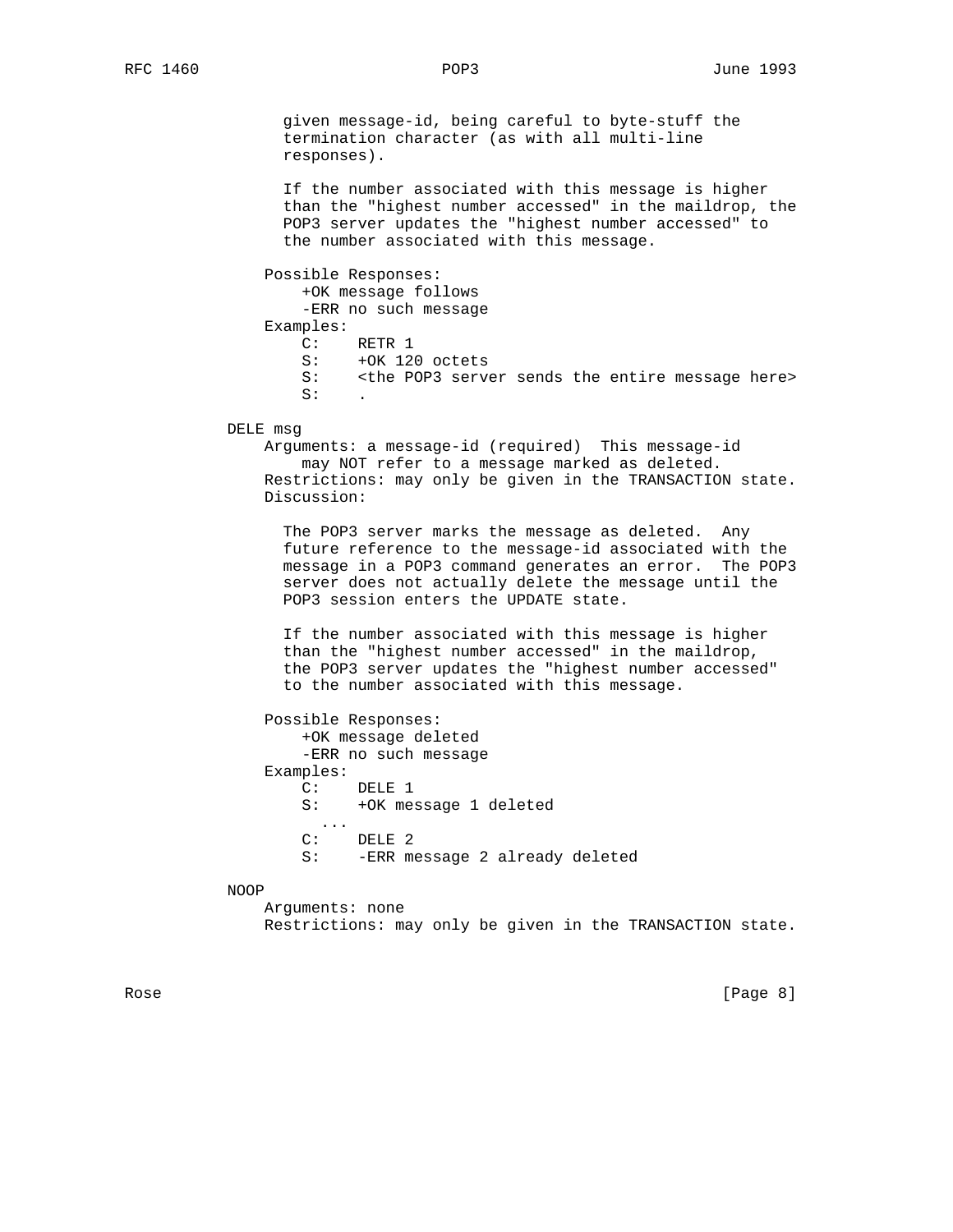Discussion:

 The POP3 server does nothing, it merely replies with a positive response.

 Possible Responses:  $+OK$  Examples: C: NOOP  $S: +OK$ 

LAST

 Arguments: none Restrictions: may only be issued in the TRANSACTION state. Discussion:

 The POP3 server issues a positive response with a line containing the highest message number which accessed. Zero is returned in case no message in the maildrop has been accessed during previous transactions. A client may thereafter infer that messages, if any, numbered greater than the response to the LAST command are messages not yet accessed by the client.

# Possible Response:

+OK nn

# Examples:

| C:             | STAT                                                                      |
|----------------|---------------------------------------------------------------------------|
| S:             | $+OK$ 4 320                                                               |
| C:             | LAST                                                                      |
| S:             | $+OK1$                                                                    |
| C:             | RETR <sub>3</sub>                                                         |
| S:             | +OK 120 octets                                                            |
| S:             | <the entire="" message<="" pop3="" sends="" server="" td="" the=""></the> |
|                | here>                                                                     |
| S:             |                                                                           |
| $\mathbb{C}$ : | LAST                                                                      |
| S:             | $+OK3$                                                                    |
| C:             | DELE <sub>2</sub>                                                         |
| S:             | +OK message 2 deleted                                                     |
| C:             | LAST                                                                      |
| S:             | $+OK3$                                                                    |
| $\mathbb{C}$ : | RSET                                                                      |
| S:             | $+OK$                                                                     |
| $\mathbb{C}$ : | LAST                                                                      |
| S:             | $+OK$ 0                                                                   |
|                |                                                                           |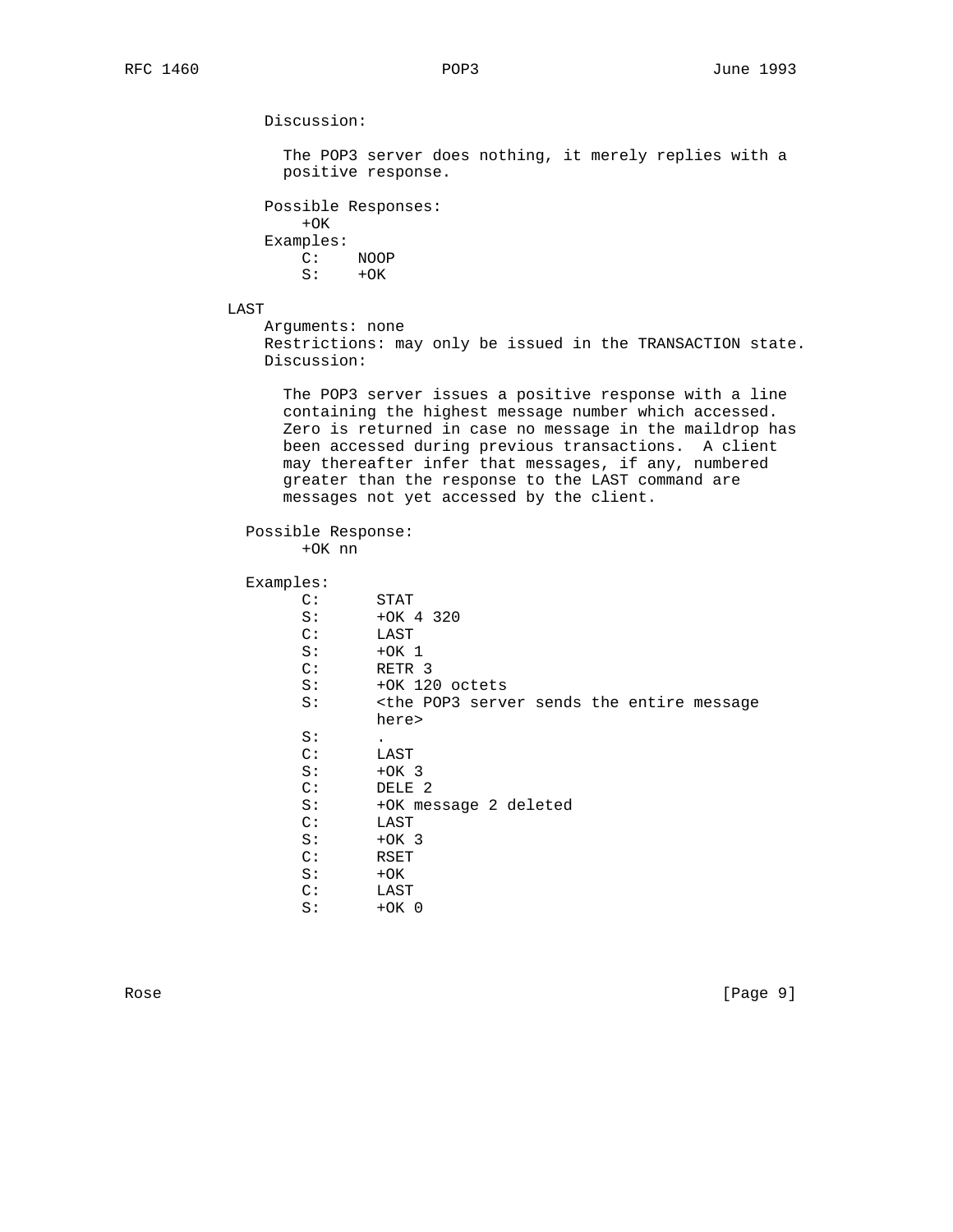RSET Arguments: none Restrictions: may only be given in the TRANSACTION state. Discussion: If any messages have been marked as deleted by the POP3 server, they are unmarked. The POP3 server then replies with a positive response. In addition, the "highest number accessed" is also reset to zero. Possible Responses:  $+OK$  Examples: C: RSET S: +OK maildrop has 2 messages (320 octets)

## 6. The UPDATE State

 When the client issues the QUIT command from the TRANSACTION state, the POP3 session enters the UPDATE state. (Note that if the client issues the QUIT command from the AUTHORIZATION state, the POP3 session terminates but does NOT enter the UPDATE state.)

#### QUIT

 Arguments: none Restrictions: none Discussion:

> The POP3 server removes all messages marked as deleted from the maildrop. It then releases the exclusive-access lock on the maildrop and replies as to the success of these operations. The TCP connection is then closed.

 Possible Responses:  $+OK$  Examples: C: QUIT S: +OK dewey POP3 server signing off (maildrop empty)  $\cdots$  c: QUIT S: +OK dewey POP3 server signing off (2 messages left) ...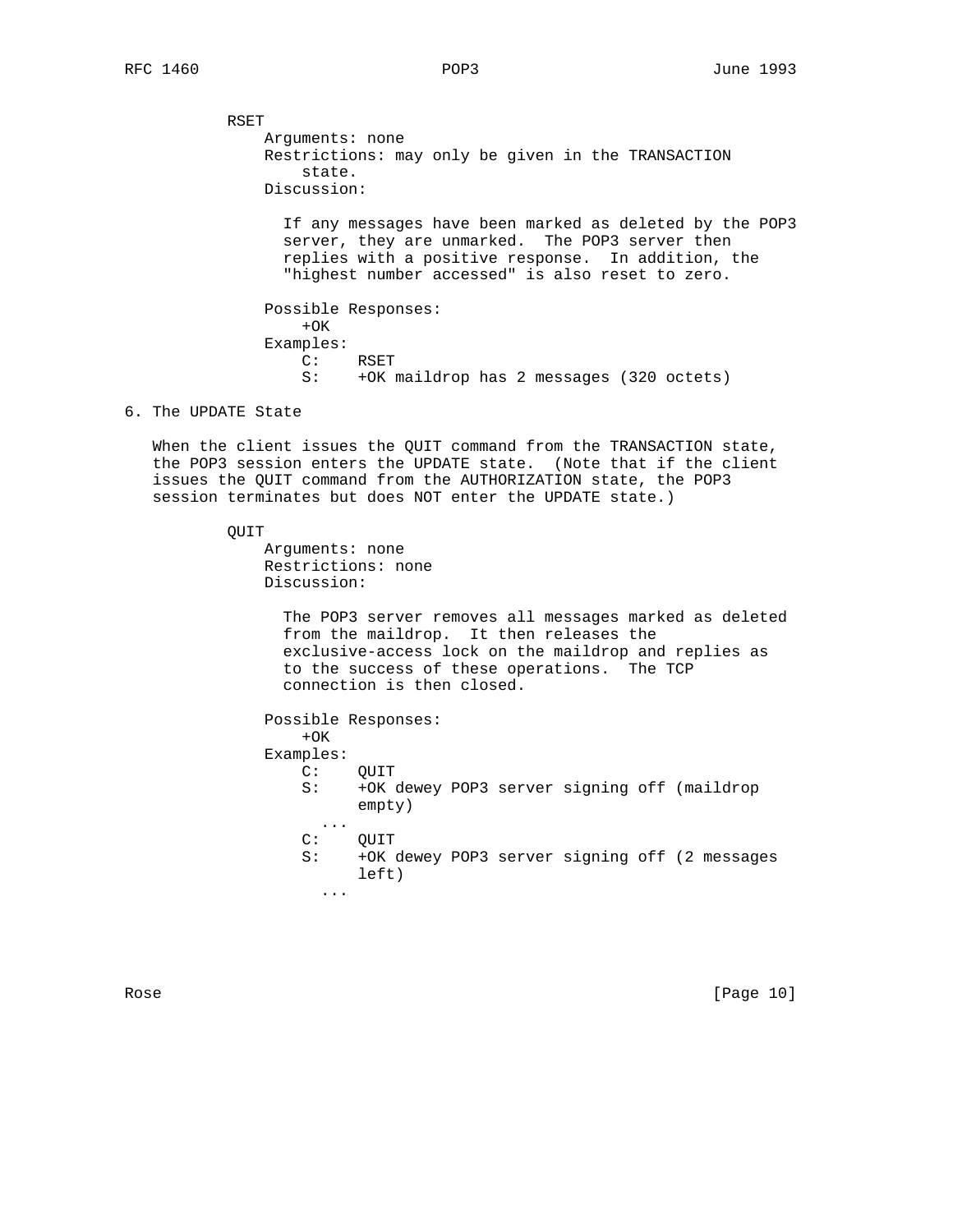#### 7. Optional POP3 Commands

 The POP3 commands discussed above must be supported by all minimal implementations of POP3 servers.

 The optional POP3 commands described below permit a POP3 client greater freedom in message handling, while preserving a simple POP3 server implementation.

> NOTE: This memo STRONGLY encourages implementations to support these commands in lieu of developing augmented drop and scan listings. In short, the philosophy of this memo is to put intelligence in the part of the POP3 client and not the POP3 server.

TOP msg n

 Arguments: a message-id (required) and a number. This message-id may NOT refer to a message marked as deleted. Restrictions: may only be given in the TRANSACTION state. Discussion:

 If the POP3 server issues a positive response, then the response given is multi-line. After the initial +OK, the POP3 server sends the headers of the message, the blank line separating the headers from the body, and then the number of lines indicated message's body, being careful to byte-stuff the termination character (as with all multi-line responses).

 Note that if the number of lines requested by the POP3 client is greater than than the number of lines in the body, then the POP3 server sends the entire message.

 Possible Responses: +OK top of message follows -ERR no such message Examples: C: TOP 10  $S: +OK$  S: <the POP3 server sends the headers of the message, a blank line, and the first 10 lines of the body of the message>  $S:$   $\qquad \qquad$  ... C: TOP 100 S: -ERR no such message

Rose [Page 11]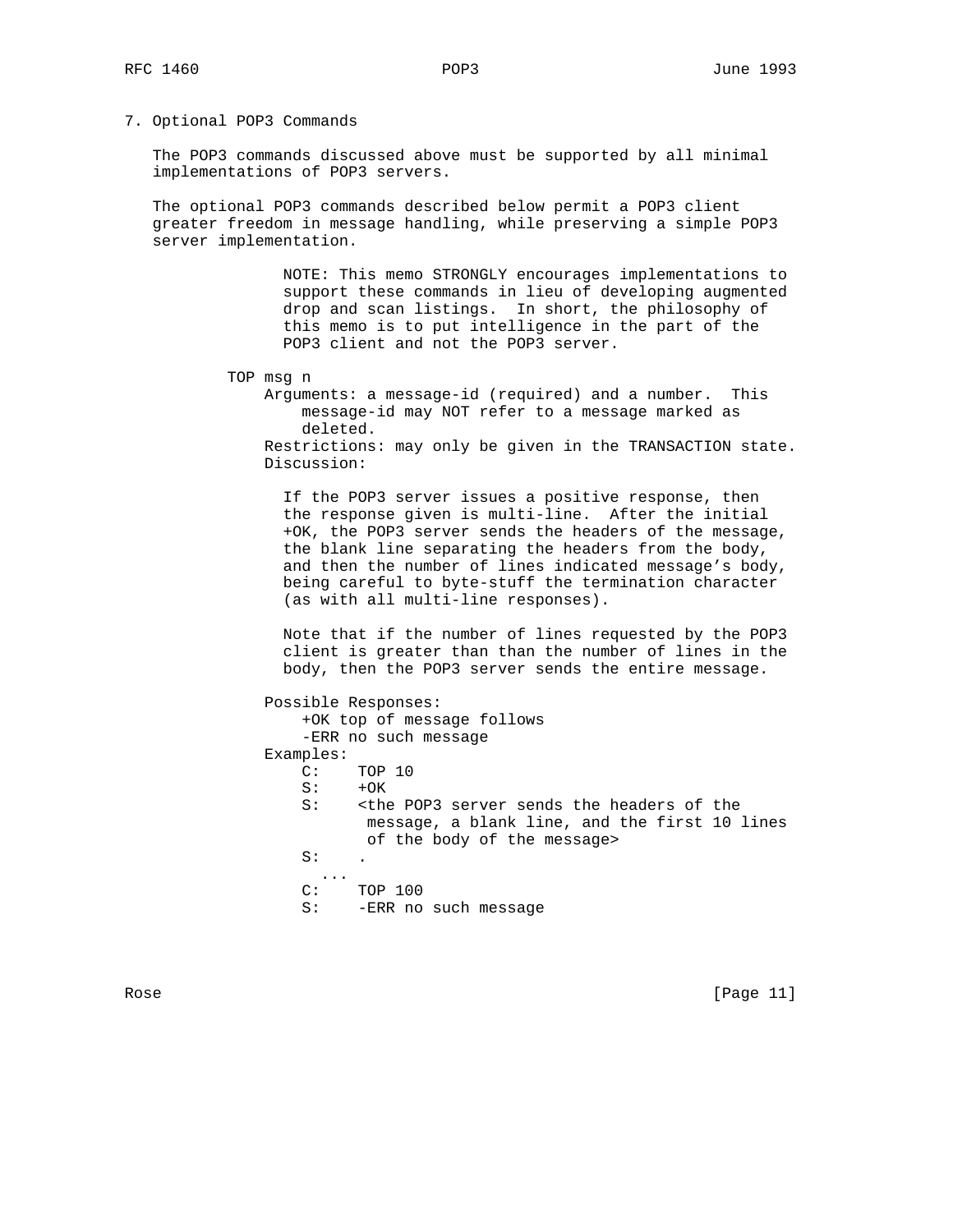APOP name digest

 Arguments: a server specific user-id and a digest string (both required).

 Restrictions: may only be given in the AUTHORIZATION state after the POP3 greeting Discussion:

 Normally, each POP3 session starts with a USER/PASS exchange. This results in a server/user-id specific password being sent in the clear on the network. For intermittent use of POP3, this may not introduce a sizable risk. However, many POP3 client implementations connect to the POP3 server on a regular basis -- to check for new mail. Further the interval of session initiation may be on the order of five minutes. Hence, the risk of password capture is greatly enhanced.

 An alternate method of authentication is required which provides for both origin authentication and replay protection, but which does not involve sending a password in the clear over the network. The APOP command provides this functionality.

 A POP3 server which implements the APOP command will include a timestamp in its banner greeting. The syntax of the timestamp corresponds to the "msg-id" in [RFC822], and MUST be different each time the POP3 server issues a banner greeting. For example, on a UNIX implementation in which a separate UNIX process is used for each instance of a POP3 server, the syntax of the timestamp might be:

<process-ID.clock@hostname>

 where "process-ID" is the decimal value of the process's PID, clock is the decimal value of the system clock, and hostname is the fully-qualified domain-name corresponding to the host where the POP3 server is running.

 The POP3 client makes note of this timestamp, and then issues the APOP command. The "name" parameter has identical semantics to the "name" parameter of the USER command. The "digest" parameter is calculated by applying the MD5 algorithm [RFC1321] to a string consisting of the timestamp (including angle-brackets) followed by a shared secret. This

Rose [Page 12]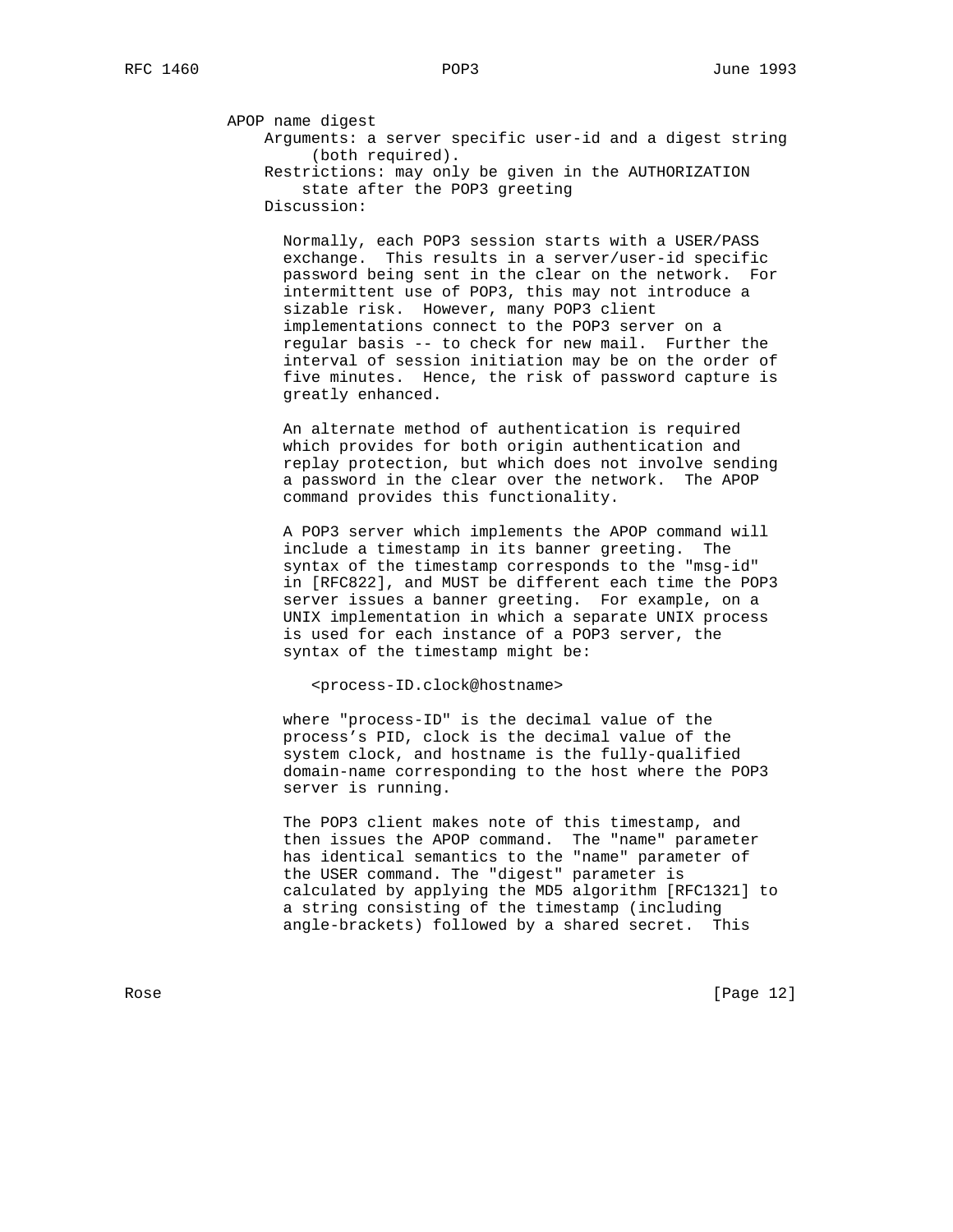shared secret is a string known only to the POP3 client and server. Great care should be taken to prevent unauthorized disclosure of the secret, as knowledge of the secret will allow any entity to successfully masquerade as the named user. The "digest" parameter itself is a 16-octet value which is sent in hexadecimal format, using lower-case ASCII characters.

 When the POP3 server receives the APOP command, it verifies the digest provided. If the digest is correct, the POP3 server issues a positive response, and the POP3 session enters the TRANSACTION state. Otherwise, a negative response is issued and the POP3 session remains in the AUTHORIZATION state.

Possible Responses:

 +OK maildrop locked and ready -ERR permission denied

Examples:

 S: +OK POP3 server ready <1896.697170952@dbc.mtview.ca.us> C: APOP mrose c4c9334bac560ecc979e58001b3e22fb

S: +OK maildrop has 1 message (369 octets)

 In this example, the shared secret is the string "tanstaaf". Hence, the MD5 algorithm is applied to the string

<1896.697170952@dbc.mtview.ca.us>tanstaaf

which produces a digest value of

c4c9334bac560ecc979e58001b3e22fb

### 8. POP3 Command Summary

| USER name<br>PASS string<br>OUIT                                          | Minimal POP3 Commands: |  | valid in the AUTHORIZATION state |  |
|---------------------------------------------------------------------------|------------------------|--|----------------------------------|--|
| STAT<br>LIST [msq]<br>RETR msq<br>DELE msq<br><b>NOOP</b><br>LAST<br>RSET |                        |  | valid in the TRANSACTION state   |  |

Rose [Page 13]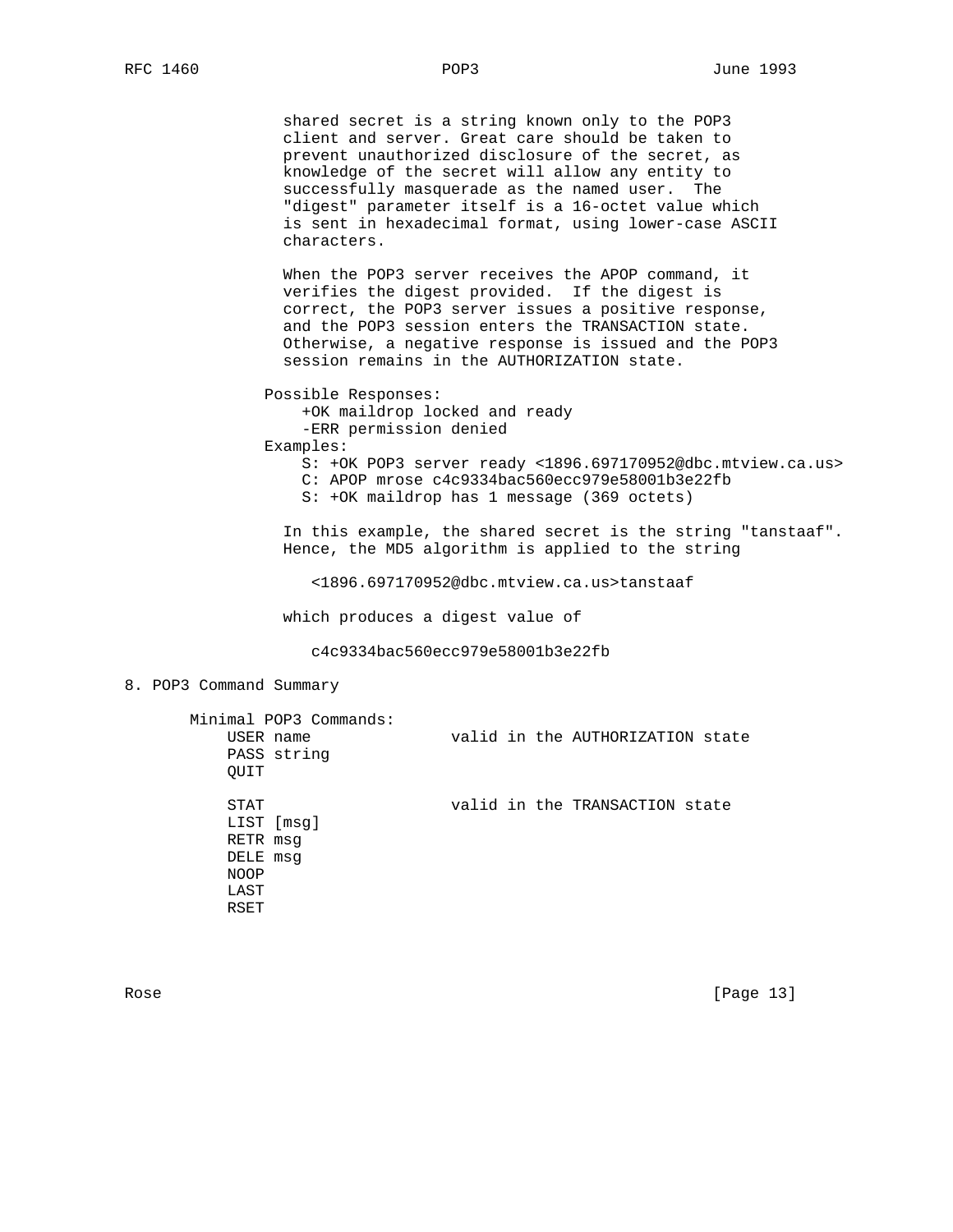QUIT valid in the UPDATE state Optional POP3 Commands: APOP name digest valid in the AUTHORIZATION state TOP msg n valid in the TRANSACTION state POP3 Replies:  $+OK$  -ERR Note that with the exception of the STAT command, the reply given by the POP3 server to any command is significant only to "+OK" and "-ERR". Any text occurring after this reply may be ignored by the client. 9. Example POP3 Session S: <wait for connection on TCP port 110> ... C: <open connection> S: +OK POP3 server ready <1896.697170952@dbc.mtview.ca.us> C: APOP mrose c4c9334bac560ecc979e58001b3e22fb S: +OK mrose's maildrop has 2 messages (320 octets) STAT S: +OK 2 320 C: LIST S: +OK 2 messages (320 octets) S: 1 120 S: 2 200  $S:$  C: RETR 1 S: +OK 120 octets S: <the POP3 server sends message 1>  $S:$  C: DELE 1 S: +OK message 1 deleted C: RETR 2 S: +OK 200 octets S: < < < < < < < POP3 server sends message 2>  $S:$  C: DELE 2 S: +OK message 2 deleted C: QUIT S: +OK dewey POP3 server signing off (maildrop empty) C: <close connection> S: <wait for next connection>

Rose [Page 14]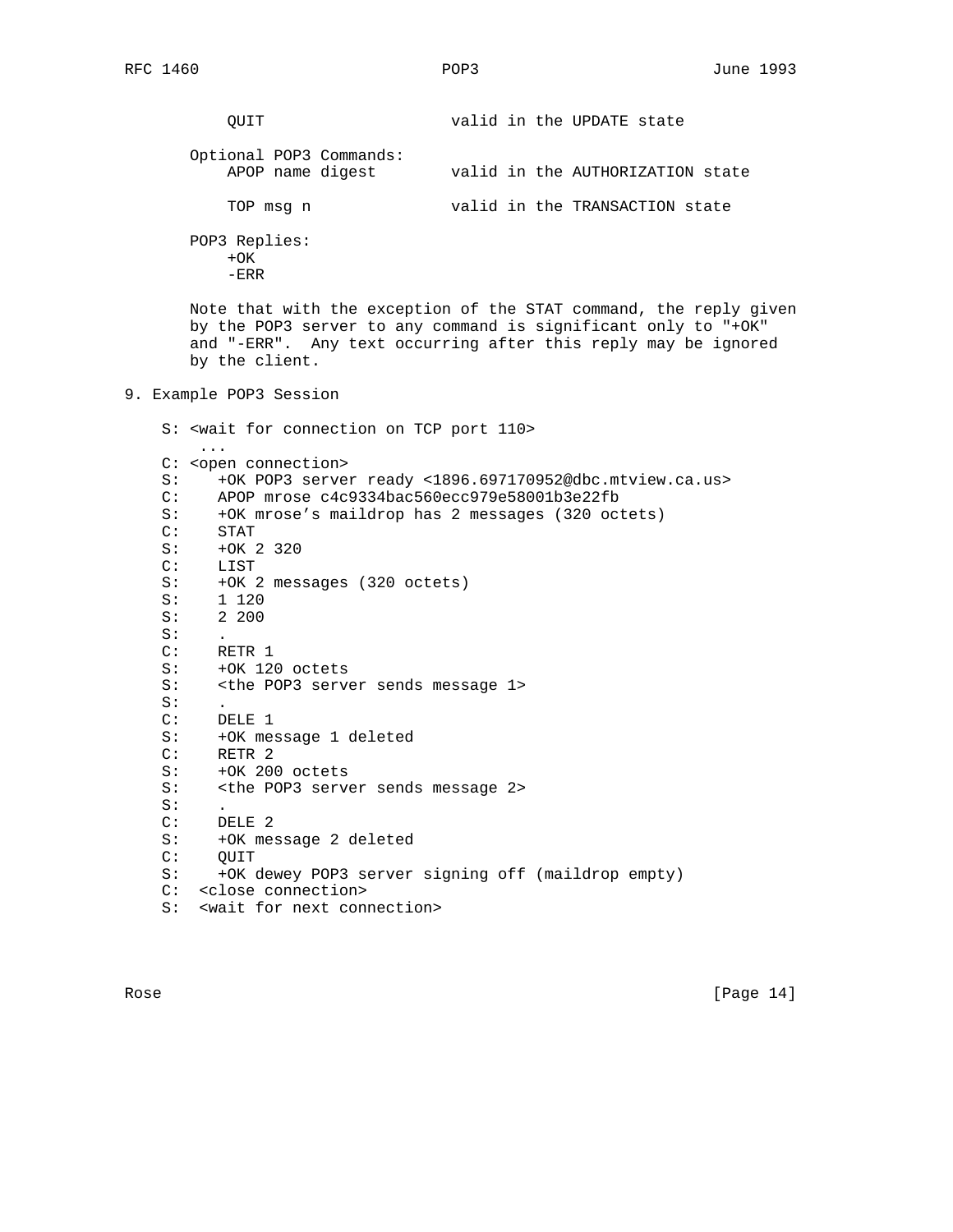10. Message Format

 All messages transmitted during a POP3 session are assumed to conform to the standard for the format of Internet text messages [RFC822].

 It is important to note that the byte count for a message on the server host may differ from the octet count assigned to that message due to local conventions for designating end-of-line. Usually, during the AUTHORIZATION state of the POP3 session, the POP3 client can calculate the size of each message in octets when it parses the maildrop into messages. For example, if the POP3 server host internally represents end-of-line as a single character, then the POP3 server simply counts each occurrence of this character in a message as two octets. Note that lines in the message which start with the termination octet need not be counted twice, since the POP3 client will remove all byte-stuffed termination characters when it receives a multi-line response.

11. The POP and the Split-UA model

 The underlying paradigm in which the POP3 functions is that of a split-UA model. The POP3 client host, being a remote PC based workstation, acts solely as a client to the message transport system. It does not provide delivery/authentication services to others. Hence, it is acting as a UA, on behalf of the person using the workstation. Furthermore, the workstation uses SMTP to enter mail into the MTS.

 In this sense, we have two UA functions which interface to the message transport system: Posting (SMTP) and Retrieval (POP3). The entity which supports this type of environment is called a split-UA (since the user agent is split between two hosts which must interoperate to provide these functions).

> ASIDE: Others might term this a remote-UA instead. There are arguments supporting the use of both terms.

 This memo has explicitly referenced TCP as the underlying transport agent for the POP3. This need not be the case. In the MZnet split- UA, for example, personal micro-computer systems are used which do not have IP-style networking capability [MZnet]. To connect to the POP3 server host, a PC establishes a terminal connection using some simple protocol (PhoneNet). A program on the PC drives the connection, first establishing a login session as a normal user. The login shell for this pseudo-user is a program which drives the other half of the terminal protocol and communicates with one of two servers. Although MZnet can support several PCs, a single pseudo user login is present on the server host. The user-id and password

Rose [Page 15]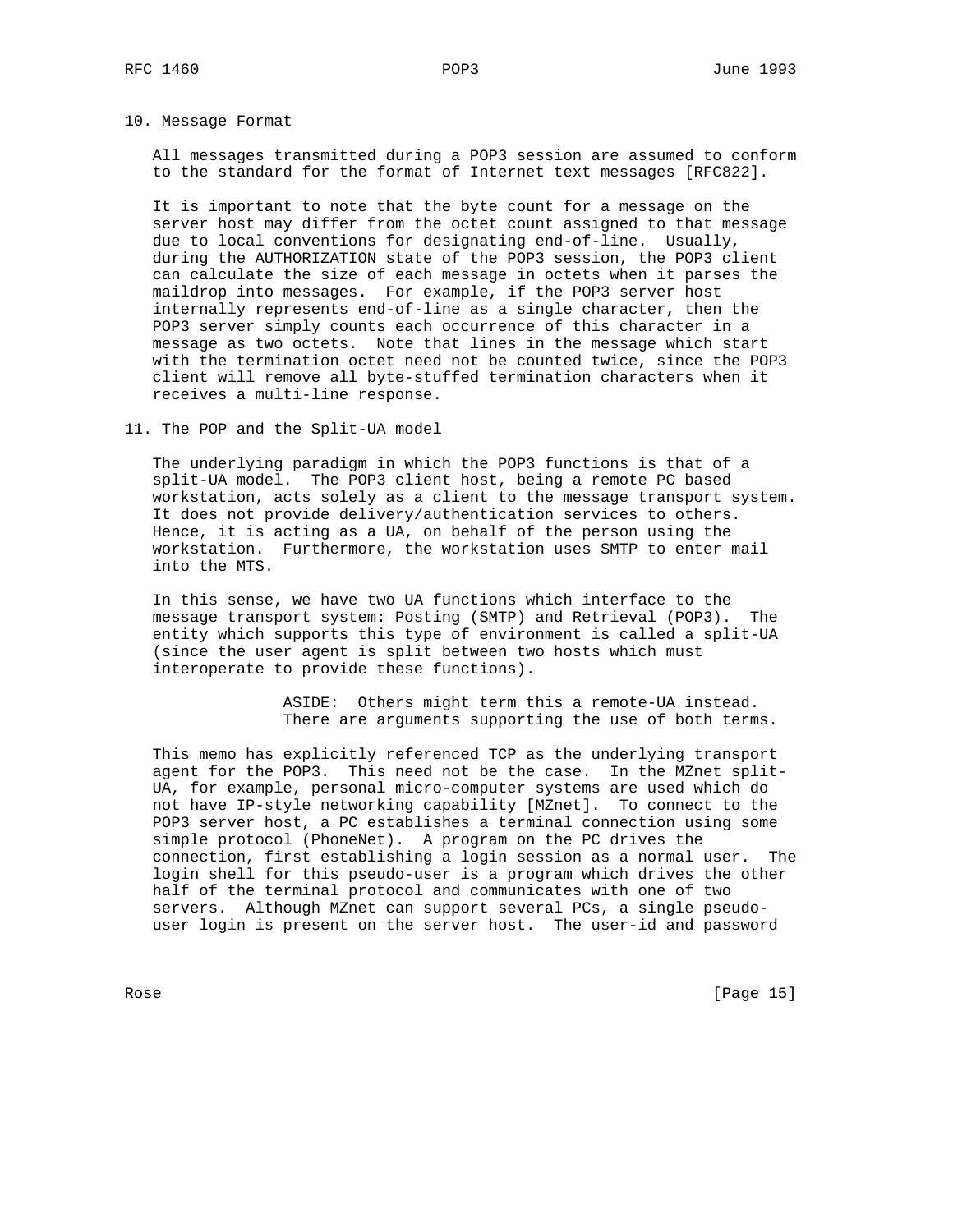for this pseudo-user login is known to all members of MZnet. Hence, the first action of the login shell, after starting the terminal protocol, is to demand a USER/PASS authorization pair from the PC. This second level of authorization is used to ascertain who is interacting with the MTS. Although the server host is deemed to support a "trusted" MTS entity, PCs in MZnet are not. Naturally, the USER/PASS authorization pair for a PC is known only to the owner of the PC (in theory, at least).

 After successfully verifying the identity of the client, a modified SMTP server is started, and the PC posts mail with the server host. After the QUIT command is given to the SMTP server and it terminates, a modified POP3 server is started, and the PC retrieves mail from the server host. After the QUIT command is given to the POP3 server and it terminates, the login shell for the pseudo-user terminates the terminal protocol and logs the job out. The PC then closes the terminal connection to the server host.

 The SMTP server used by MZnet is modified in the sense that it knows that it's talking to a user agent and not a "trusted" entity in the message transport system. Hence, it does performs the validation activities normally performed by an entity in the MTS when it accepts a message from a UA.

 The POP3 server used by MZnet is modified in the sense that it does not require a USER/PASS combination before entering the TRANSACTION state. The reason for this (of course) is that the PC has already identified itself during the second-level authorization step described above.

> NOTE: Truth in advertising laws require that the author of this memo state that MZnet has not actually been fully implemented. The concepts presented and proven by the project led to the notion of the MZnet split-slot model. This notion has inspired the split-UA concept described in this memo, led to the author's interest in the POP, and heavily influenced the the description of the POP3 herein.

 In fact, some UAs present in the Internet already support the notion of posting directly to an SMTP server and retrieving mail directly from a POP3 server, even if the POP3 server and client resided on the same host!

> ASIDE: this discussion raises an issue which this memo purposedly avoids: how does SMTP know that it's talking to a "trusted" MTS entity?

Rose [Page 16]